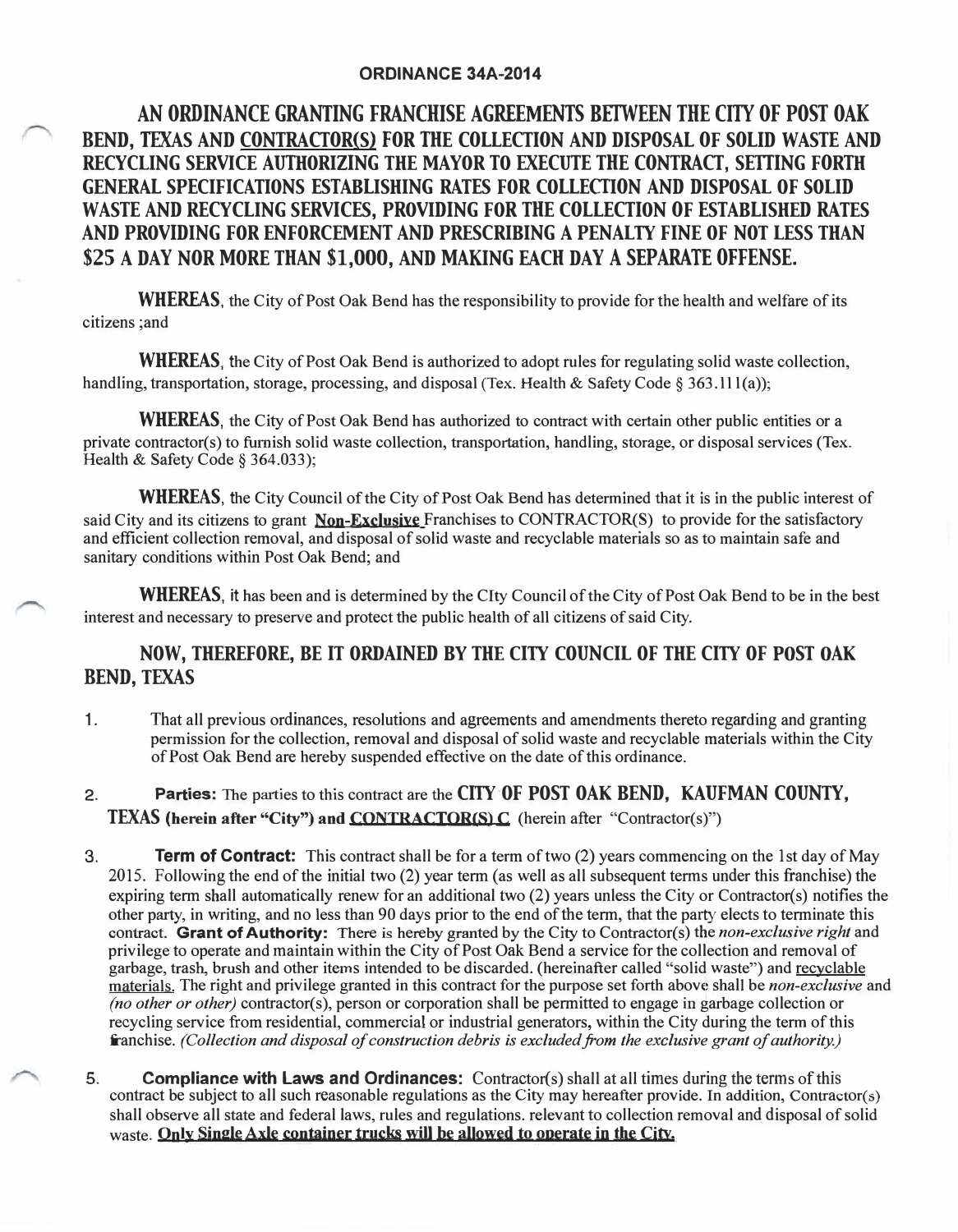**6. Definitions: The following definitions shall apply with respect to this ordinance and franchise contract:**

- A. Bags: Plastic sacks designed to store refuse with sufficient wall strength to maintain physical integrity when lifted by top. Total weight of a bag shall not exceed (35) pounds.
- B. Bulky Heavy Waste: Stoves, refrigerators (freon must be removed), water tanks, washing machines, furniture and other waste materials other than consttruction debris, dead animals, brush, yard waste, hazardous waste or stable matter with weights or volumes greater than those allowed for containers.

C. Bundle: Tree, shrub and brush trimmings or newspapers and magazines securely tied together forming an easy handled package not exceeding four feet (length) & 35 pounds.

D. Construction Debris: Waste bundling materials resulting from construction, remodeling, repair or demolition operations.

E. Container A receptacle with a capacity of greater than 20 gallons but less than 96 gallons constructed of plastic, metal or fiberglass, having handles of adequate strength for lifting, having a tight fitting lid capable of preventing entrance into the containers by vectors. The weight of a container and its contents shall not exceed 7 5 pounds .

F. Dead Animals: Animals or portions thereof equal to or greater than 20 pounds in weight that have expired from any cause, except those slaughtered or killed for human use.

G. Disposal Site: A refuse depository including but not limited to sanitary landfills, transfer stations, incinerator and waste processing/separation centers licensed, permitted or approved to receive for processing or final disposal of refuse  $\&$  dead animals by all governmental bodies  $\&$  agencies having jurisdiction & requiring such licenses, permits or approvals.

H. Hazardous Waste: Any chemical compound, mixture, substance or article which is designated by the United States Environmental Protection Agency or appropriate agency of the state to be "hazardous" as that term is defined by or pursuant to Federal or state law. Tires and Vehicle Batteries are considered "hazardous waste".

I. Producer. An occupant of a Residential Unit or Commercial Unit who generates refuse.

J. Refuse: This term shall refer to Residential Refuse and Bulky Waste, Construction Debris, and Stable Matter generated at a Residential Unit unless the context otherwise requires.

K. Residential Refuse. All garbage and rubbish generated by a producer at a residential unit.

L. Residential Unit: A dwelling within the corporate limits of the City occupied by a person or group of persons comprising not more than one family. A Residential Unit shall be deemed occupied when either water or domestic light and power services are being supplied thereto.

M. Rubbish; All waste wood, wood products, tree trimmings, grass cutting, dead plants, weeds, leaves, dead tree, or branches thereof, chips, shavings, sawdust, printed matter, paper, pasteboard, rags, straw, used and discarded mattresses, used and discarded clothing, used and discarded shoes and boots, combustible waste pulp and other products such as are used for packing or wrapping items like glass, ashes cinders, and any and all other waste materials not included in definitions of Bulky Waste, Construction Debris, Dead Animals, Garbage, Hazardous Waste or Stable Matter.

N. Stable Matter: All manure and other waste matter from places such as a stable or any animal, livestock, or poultry enclosure, and resulting from keeping animals, poultry or livestock.

0. Commercial Container: Metal receptacle designed to be lifted and emptied mechanically for use at reial and<br>relation Industrial Units. Commercial and

P. Commercial and Industrial Unit: All premises, locations or entities, public or private, requiring refuse collection within the corporate limits of the City, which is not a Residential Unit. within the corporate limits of the City, which is not a Residential Unit.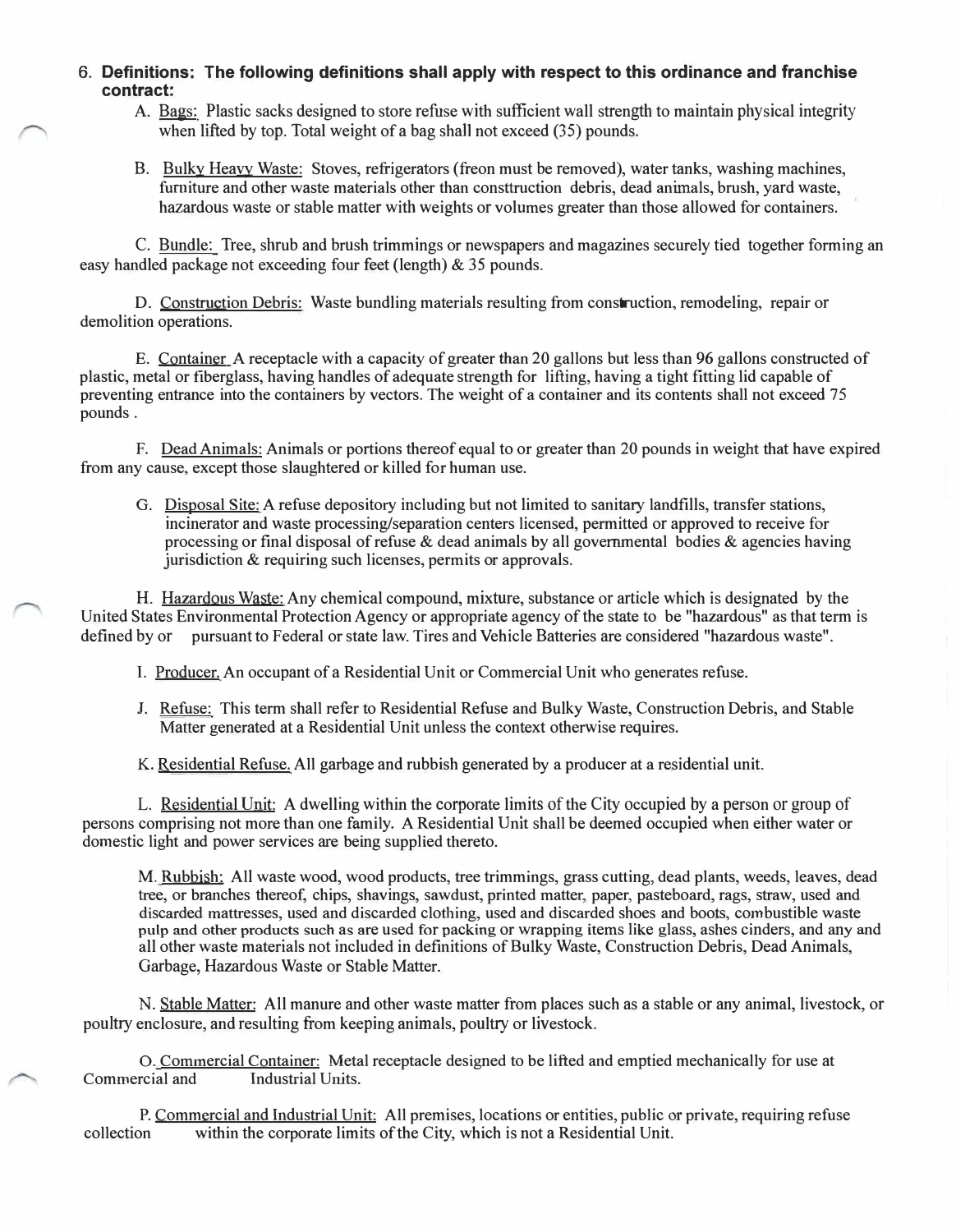Q. Recyclable Material: Any and all materials as the parties may agree in writing (i.e. newspaper, aluminum cans, and plastic)

R. Recycling Container: A rigid plastic container with a capacity of maximum ninety-six (96) gallons or less used to facilitate curbside recycling. Container to be marked for recycling

#### **8. Responsibilities of Contractor(s):**

**A. Hold Harmless:** Contractor(s) will indemnify, hold harmless, and exempt the City, its officers, agents, servants and employees from and against any and all suits, actions, legal proceedings, claims, demands, damages, costs, expenses and attorney's fees incident to any work done in the performance of this Contract, arising out of a willful or negligent act or omission by Contractor(s), its officers, agents, servants and employees; provided, however, that Contractor(s) shall not be liable for any suits, actions, legal proceedings, claims, demands, damages, costs, expenses and attorney's fees arising out of a willful or negligent act or omission by the City, its officers, agents, servants and employees.

**B. Insurances:** Contractor(s) shall at all times during the Contract maintain in full force and affect Employer's Liability, Workmen's Compensation, Public Liability and Property Damage Insurance, including contractual liability coverage as provided for herein. All insurance shall be by insurers and for policy limits acceptable to the City and before commencement of work hereunder the Contractor(s) agrees to furnish the City certificated of insurance or other evidence satisfactory to the City to the effect that such insurance has been procured and is in force. The certificate shall contain the following express obligation:

"This is to certify that the policies of insurance described herein have been issued to the insured for whom this certificate is executed and are in force at this time. In the event of cancellation or material change in a policy affecting the certificate holder, thirty (30) days prior written notice will be given to the certificate holder"

For the purpose of this Contract, the Contractor (s) shall carry the following types of insurance in at least the limits specified below:

| Coverage<br>Workmen's Comp<br><b>Employer's Liability</b><br><b>Commercial General Liability</b> | Limits of Liability<br><b>Statutory</b><br>\$500,000<br>$$1,000,000$ per occurrence, $$2,000,000$ in the aggregate |
|--------------------------------------------------------------------------------------------------|--------------------------------------------------------------------------------------------------------------------|
| Automobile & Vehicles                                                                            | \$2,000,000 Each Occurrence combined single limit for Bodily<br>Injury and Property Damage Liability               |
| <b>Pollution Legal Liability</b>                                                                 | \$2,000,000 each loss                                                                                              |
| Excess or Umbrella                                                                               | \$5,000,0000 per occurrence                                                                                        |

Coverages may be provided by the Contractors's parent corporation.

C. **Licenses:** Contractor(s) shall obtain all licenses and permits (other that the license and pennit granted by the Contract) necessary to perform the services required of Contractor(s) by this ordinance.

**D. Equipment:** Contractor(s)shall maintain and operate its collection system and equipment in order to render competent and efficient service subject to the terms of this Contract. All equipment including motor vehicles and trucks necessary for the performance of this franchise shall, be in good condition and repair. The container trucks used in collection of garbage shall be all metal, with completely enclosed "Packer" type bodies that are designed and manufactured for the collection of garbage and rubbish. Said collection vehicles shall be painted and numbered and shall have Contractor's name and telephone number painted in letters of a contrasting color on each side of the vehicle in a size and type so as to be easily readable from a distance of 50 feet. All vehicles shall be kept in a clean and sanitary condition.

9. **Service Required of Contractor(s):** Contractor(s) shall provide, as a minimum, the following services within the corporate limits of the City of Post Oak Bend, Texas.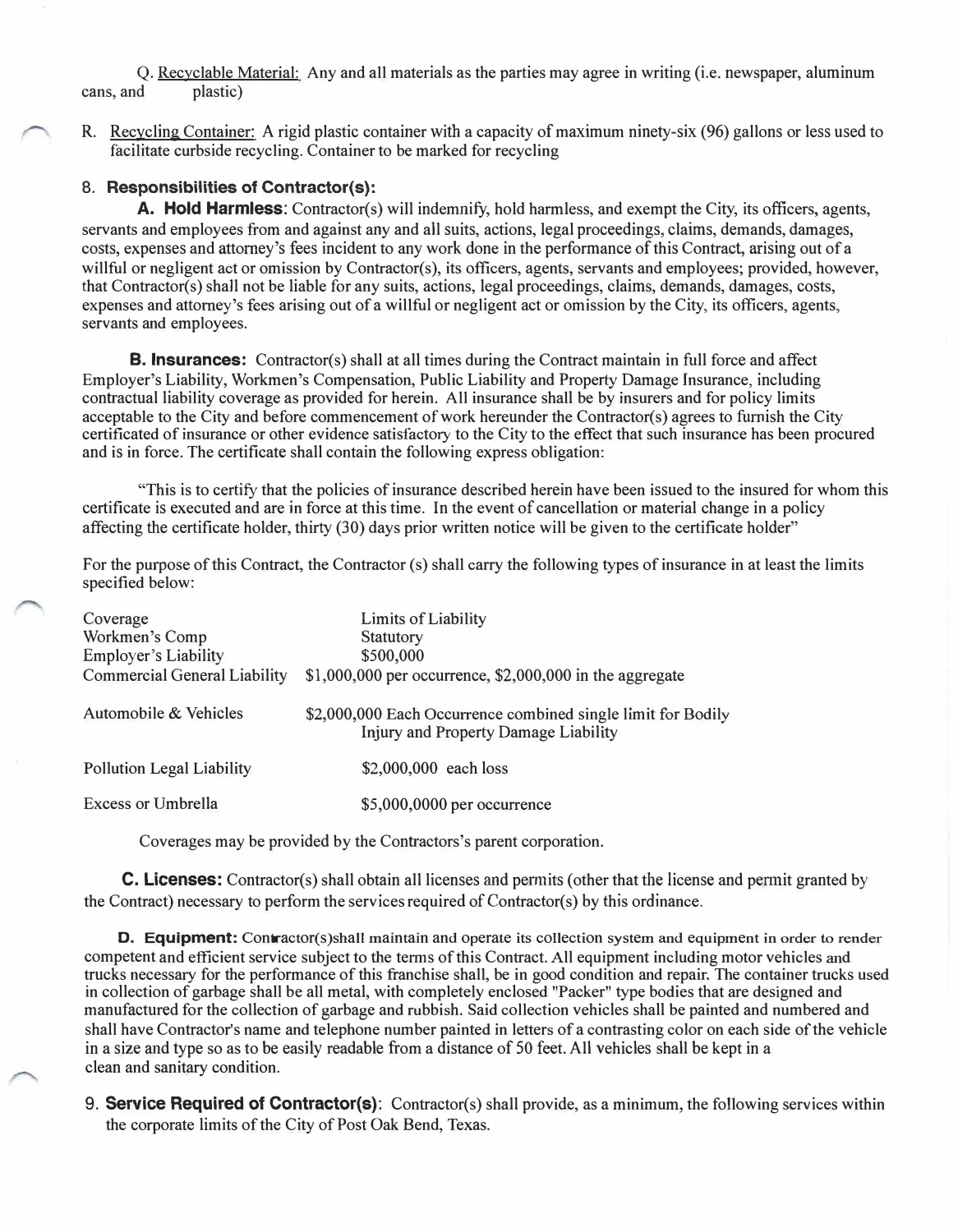### **A. Residential Service:**

- (1) Contractor(s) shall provide collection service for the collection ofresidential garbage(except bulky waste) to each Residential Unit one (1) time per week.
- (2) Such collections services will be provided starting at no earlier than 7:00 A.M.
- (3) Contractor(s) will furnish curbside pickup of grass, leaves, and other similar residential yard-grown refuse on regular pickup days placed in plastic bags not exceeding 35 pounds in weight or placed in garbage cans. Trees, brush, shrubbery and the like to be picked up with garbage, subject to the quantity limitations herein above set forth, shall be cut and tied in bundles of not more than four fee in length and 35 pounds in weight each, if the same is not placed in garbage cans.

(4) Contractor(s) will furnish curbside pickup ofrecyclable materials one day every week on same day as regular waste pick up. Recycling services include plastic bottles (must be rinsed), metal cans (coffee cans, etc.), aluminum cans, cardboard (non-wax coated) paper, newspapers, and envelopes (remove mylar on window envelopes). All plastic, aluminum, and metal must be rinsed. Unacceptable items are garbage, carbon paper, plastic wrap or wax paper, food & drink items, paper towels & napkins, tissue, rubber bands, courier or padded envelopes and glass. NO GLASS WILL BE AFFECTED. All recyclable material must be placed in a separate container. This container can be a trash can of your choosing or a ninety-six (96) gallon container with a recycling logo purchased from Contractor(s).

(5) In the event that a resident may desire pick-up of excessive or unusual items, or service not contemplated by the ordinance, such resident should make independent arrangements with the Contractor(s). Contractor(s) shall have no obligation whatsoever to collect Hazardous Waste, Infectious Waste or Special Waste.

### **B. Commercial Service**

(l)All commercial establishments and business operations in the City are required to have solid waste collection and disposal service. Commercial service is available for either "hand pick up" or by commercial or industrial containers. All commercial and industrial containers will be supplied by the Contractor(s). Each commercial establishment and business operation is responsible for insuring that the size of container and number of times of service are adequate to meet the solid waste collection needs of the business and to assure that no "overflow" situations occur.

(2) The schedule of costs for commercial hand pickups, commercial or industrial containers for solid waste collection for commercial and business operations in the City is to be agreed upon by each business and  $contractor(s)$ .

### **C. Construction Debris.**

Debris from lot clearing and construction operations, rock, brush, tree limbers, waste scrap, building materials, or other trash resulting from construction or major remodeling, resulting from a general cleanup of vacant or improved property just prior to its occupancy, or resulting from sizable amounts of trees, brush and debris cleared from property in preparation for construction, or remodeling of residence, but may be done for the owner on payment of an extra charge as agreed to between the Contractor(s) with such payments being made directly to the Contractor(s). Construction debris collection and removal are excluded from the non exclusive grant of authority.

### **D. SPECIAL COLLECTIONS AND SERVICES**

- (1) Municipal Locations. The Contractor(s) / Service Provider(s), if exclusive, will provide, at no cost to the City, up to an aggregate number of seven (7) Containers ( each up to eight (8) yards in size) to collect Municipal Solid Waste at certain municipal locations within the City once per week, as needed.
- (2) **Special Events.** The Contractor(s) / Service Provider(s), if exclusive, will provide, at no cost to the City, one Container (up to eight (8) cubic yards in size) for up to one City designated special events per calendar year.
- (3) Disaster Relief Services Upon request by the City, the Service Provider(s) / Contractor(s) may provide special collection and disposal services due to damage or destruction resulting from a flood, tornado, hurricane or other similar disaster. For the services provides under this section, the Service Provider(s) shall charge the City an amount equal to the rates and fees allowed under the Federal Emergency Management's Agency's grant for the disaster relief services provided to the City under this Section or a rate mutually agreed upon by the City and the Service Provider(s). Nothing herein shall be construed as to limit the City's ability to contract with additional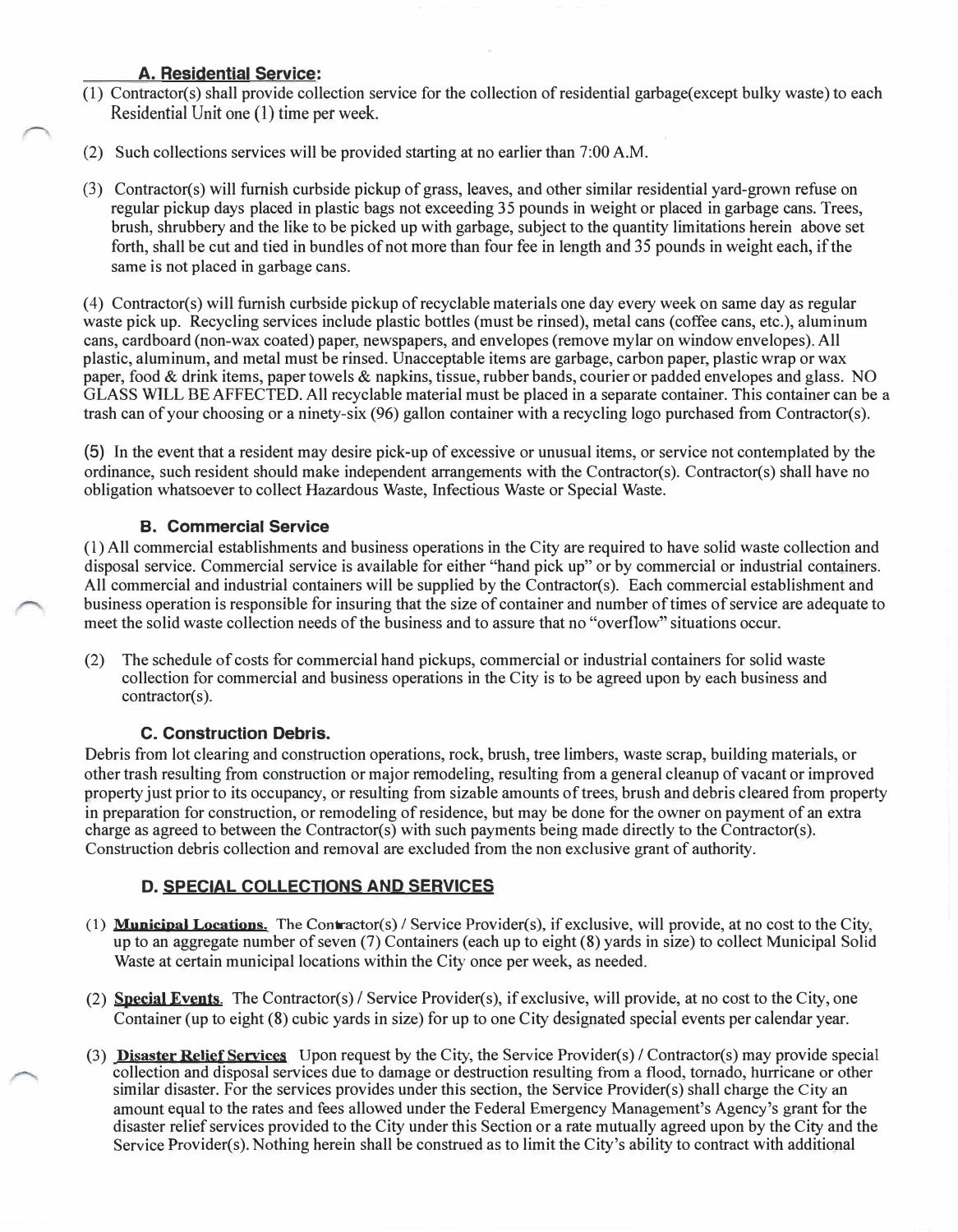vendors to provide the disaster relief services contained in this Section. The franchise fee shall not apply to the disaster relief services provided for under this Section.

- ( 4) **RECORD-KEEPING:** Contractor(s) shall maintain accurate records of customers, of services rendered, of payments received, and of franchise fees due and payable under this franchise for each and every month during the term of this franchise. Contractor(s) shall be responsible for billing each customer directly. Contractor(s) shall make available to the City all records necessary to conduct an audit of compliance under this franchise during the franchisee's normal business hours.
- 5. If exclusive, Contractor(s) shall provide pick up at the park areas at no additional charge

(7) Contractor(s)shall maintain an office through which it may be contacted. It shall be staffed with sufficient competent personnel to handle calls and inquiries from 8:00 a.m. to 5:00 p.m., Monday through Friday.

#### **E. Holiday Schedule**

Contractor(s) shall notify all customers of Contractor(s)'s Holiday Schedule. If garbage collection falls on one of Contractor(s)s' recognized holidays, garbage pickup will be made on the next day following the holiday. Recyclable materials will also be picked up on the next day.

#### **10. Disposal of Garbage and Refuse:**

Contractor(s) shall have the responsibility of the disposal of all refuse, garbage, and weeds collected under this agreement and all of said material shall be disposed of in compliance with the laws of the Federal Government and the State of Texas and/or the rules, regulations, and standards established or to be established by the Federal Government and the Texas Commission on Environmental Equality. Contractor(s) will provide name and location of state approved disposal sites.

**11.\_Responsibilities of City:** Complaints received by the City concerning solid waste collection and recycling services from residential and commercial customers will promptly be reported to Contractor(s). Contractor(s) shall promptly respond to complaints received and provide the City with a report concerning corrective and/or investigation actions taken by the Contractor(s) on each complaint.

#### **12. Responsibilities of Customer:**

- A. Garbage containers, bags and bundles must be placed at curbside locations for collection. Curbside refers to that portion of right-of-way adjacent to paved or traveled City roadways. Garbage container, bags and bundles shall be placed as close to the roadway as practicable without interfering with or endangering the movement of vehicles or pedestrians.
- B. When construction work is being performed in the right-of-way, garbage containers, bags and bundles shall be placed as close as practicable to access point for the collection vehicle.

C. Placements of containers does not apply to residents who have made arrangements directly with the Contractor(s) for concierge services (if needed) for disabled individuals.

#### **13. Rates, Collection, Payment:**

- A. Rates for collection services monthly, if exclusive, will be established per household. If exclusive, special rates may be set up for senior citizens (65 and above), disabled veterans or disabled individuals at a special rate per month.
- 8. Contractor, if exclusive, shall have the right to request a one-time increase of **(10%)** to the rates stated in the above section A to cover increase costs for fuel and/or costs to take waste to an Approved Disposal Site. Such request for the one-time increase shall be presented to the City Council and accompanied by any proof requested by City Council and the City Administrator. Upon such sufficient proof the City shall not unreasonably withhold approval.
- C. Monthly Statements: Contractor(s) will directly bill each customer in the City and, **if** exclusive, shall require **that** payment be due on the first day of each month. If payment is not received by the (30th) day of the due date, Contractor(s) may discontinue collection services to such customer and may pursue any collection remedies to it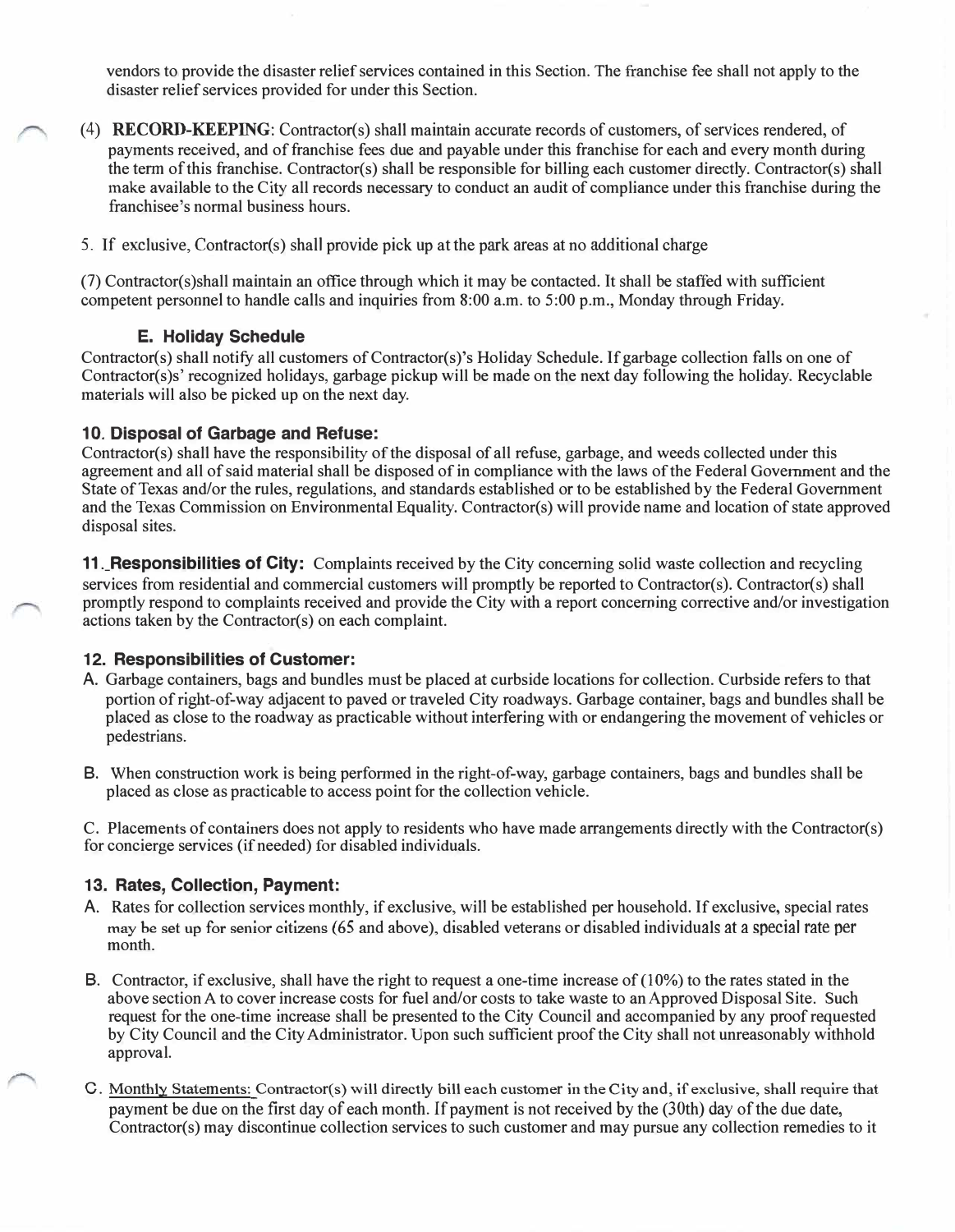under law. Contractor(s) shall be solely responsible for any claims, suits, damages liabilities or expenses resulting from Contractor(s)'s discontinuance of service at any location.

- **D.** Monthly Franchise Statements and Payments: The Contractor(s) *I* Service Provider(s) will remit to the City a franchise fee equal to five percent (5%) of the gross receipts collected from company billing statements for Single Family Residence Units and Commercial/Industrial Units. Payments shall be made monthly for each calendar month of the franchise and the franchise fee shall be paid to the City on or before the 15th day of each month( for the immediate preceding month's service) commencing on January 15, 2015. Payment after that date shall include a late penalty of \$50.00. The franchise fee will be paid to the City of Post Oak Bend on collected payments only. All outstanding payments will be sent upon collection of payment.
	- E. Taxes: In addition to the amounts billed and collected by the Contractor(s) / Service Provider(s), the Service Provider(s) shall also be responsible for billing, collecting and remitting/paying any and all sales, use, and service taxes assessed or payable in connection with the Services in and to the City of Post Oak Bend.
	- **F.** Billing for Roll-Off Services and Roll-Off Franchise Fee is six percent (6%).

### **14. Legal Provisions**

- A. Jnterruption of Service: In the event the collection and disposal of garbage shall be interrupted for any reason for more than forty-eight (48) hours as a sole result of a willful or negligent act of Contractor(s), the City shall have the right to make temporary independent arrangements for the purpose of continuing this necessary service to its citizens in order to provide and protect the public health and safety. An exception for not providing regularly scheduled service to certain locations would be hazardous conditions in which case a report will be made to the City and service shall resume when the hazardous condition is rectified. City and Contractor(s) agree that Contractor(s) shall not be responsible or liable in any way for damages by fire, flood, earthquake or other acts of God.
- B. Excessive Interruption in Service If the interruption of service mentioned in the paragraph next above continues for a period of seven (7) days as a sole result of a willful or negligent act of Contractor, then City shall have the right to terminate the rights and privileges granted in this contract.
- C. Assignment No assignment of Franchise Contract or any other right accruing hereunder shall be made in whole or in part by Contractor(s) without the express written consent of any assignment the assignee shall assume the liability of Contractor(s).
- D. Severability: If any section, sentence, clause, paragraph or portion of this agreement shall, for any reason, be declared illegal or invalid, such invalidity shall not affect the remaining provisions thereof.
- E. Repealer: All ordinances, parts of ordinances or resolutions in conflict are expressed repealed.
- F. Each violation of any of the provisions of this ordinance shall constitute a penal offense and shall be punishable of a fine of not less than \$25.00 or more than One Thousand Dollars (\$1,000.00) and each day that such an offense continues shall be a separate offense.
- G. The Mayor is authorized to execute such contract(s) on the behalf of the Clty of Post Oak Bend, Texas.
- H. In the event that the City is required to take any legal action to enforce the terms and conditions of this agreement because of the breach of or failure to perform any term or condition by Contractor(s), Contractor(s) agrees to pay all costs expended by the City including reasonable attorney fees.
- I. In the event of a natural disaster ( defined as a storm, flood or tornado) wherein the City is declared a disaster area by the State or Federal government, City shall have the right to dispose of rubbish and trash and will attempt in good faith to use Contractor(s)'s' facilities if they can be used at the same or lower costs than other methods available to the City. This provision shall also apply to the disposal of any rubbish or trash resulting from severe weather or fire of lesser degree than a natural disaster.